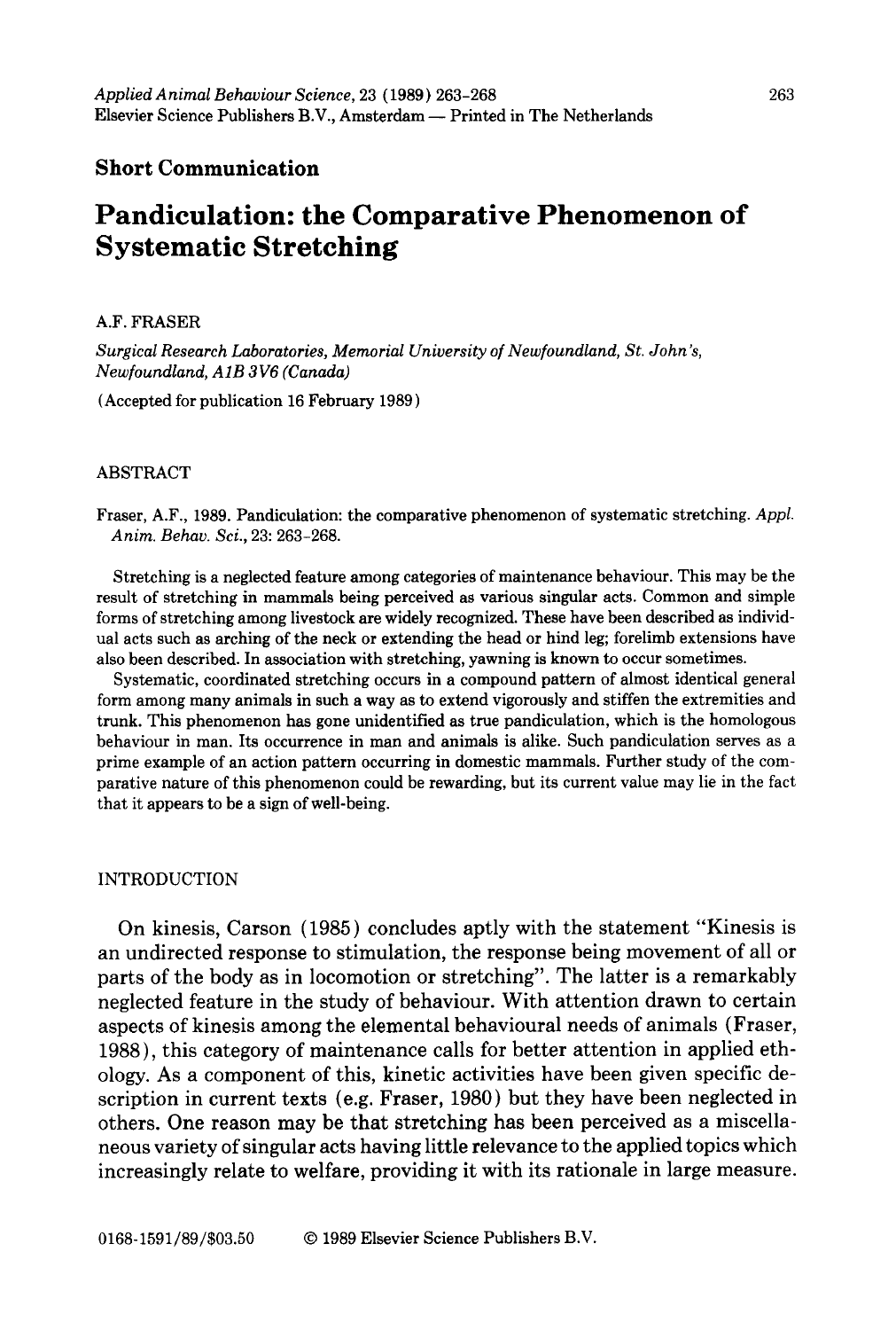The situation is different with regard to poultry in which the usual forms of stretching are common knowledge.

### **STRETCHING**

### *Common features*

In poultry the common forms of stretching include vigorous extension of one wing after another; also common is the action in which, with one wing being stretched in a backward direction, the leg on the same side becomes extended backwards (Fraser, 1988). In addition, there are periodic upward stretching actions of the head and neck. In other farm livestock, stretching is most often seen after rising; these acts have been described by giving their principal components: arching of the neck, straightening of the back and full extension of one or the other hind leg. Such stretching acts are often seen in series. Extension of the forelimbs, singly or together, has been described as a related exercise. Dogs are commonly seen to stretch their forelegs forward together, while depressing the shoulders and back region. Cats do much of their stretching in the form of, so-called, "claw-sharpening" acts. In the latter there is usually a series of alternating forelimb pulls with the extruded claws anchoring the paw before being plucked free. This latter act terminates the singular stretch.

In association with some stretching episodes yawning may occur among the mammalian subjects mentioned. In other instances it may occur alone in the form of slow and maximal extension of the tempero-mandibular joints. Other localized stretching can involve the tail and even the tongue. The eyes may be shut during some forms of stretching. In contrast, more elaborate regional stretching is seen in such actions as partial rotation or deviation of the head and neck, extension of the carpal or elbow joint and stiffening of the trunk.

While the concept is of musculature being stretched, many of the above actions clearly involve marked joint extension. The atlanto-occipital joint is subject to considerable articulation in some of the above actions. Other major joints which are notably involved in fully extended articulations are shoulder, elbow, carpus, stifle and tarsus. Stretching also occurs in action patterns of almost identical form in the mammalian species in such a way as to extend and stiffen the extremities and trunk. In such patterns of stretching the musculature and articulations involved are, in general, used in striding and righting behaviour.

### *Pandiculation*

Among the forms of stretching which have been given varying degrees of attention is one particular manifestation which has been overlooked as being a homologue of pandiculation as recognized in man. The symmetrical, coordinated stretching and stiffening actions of the body as one unit is true pan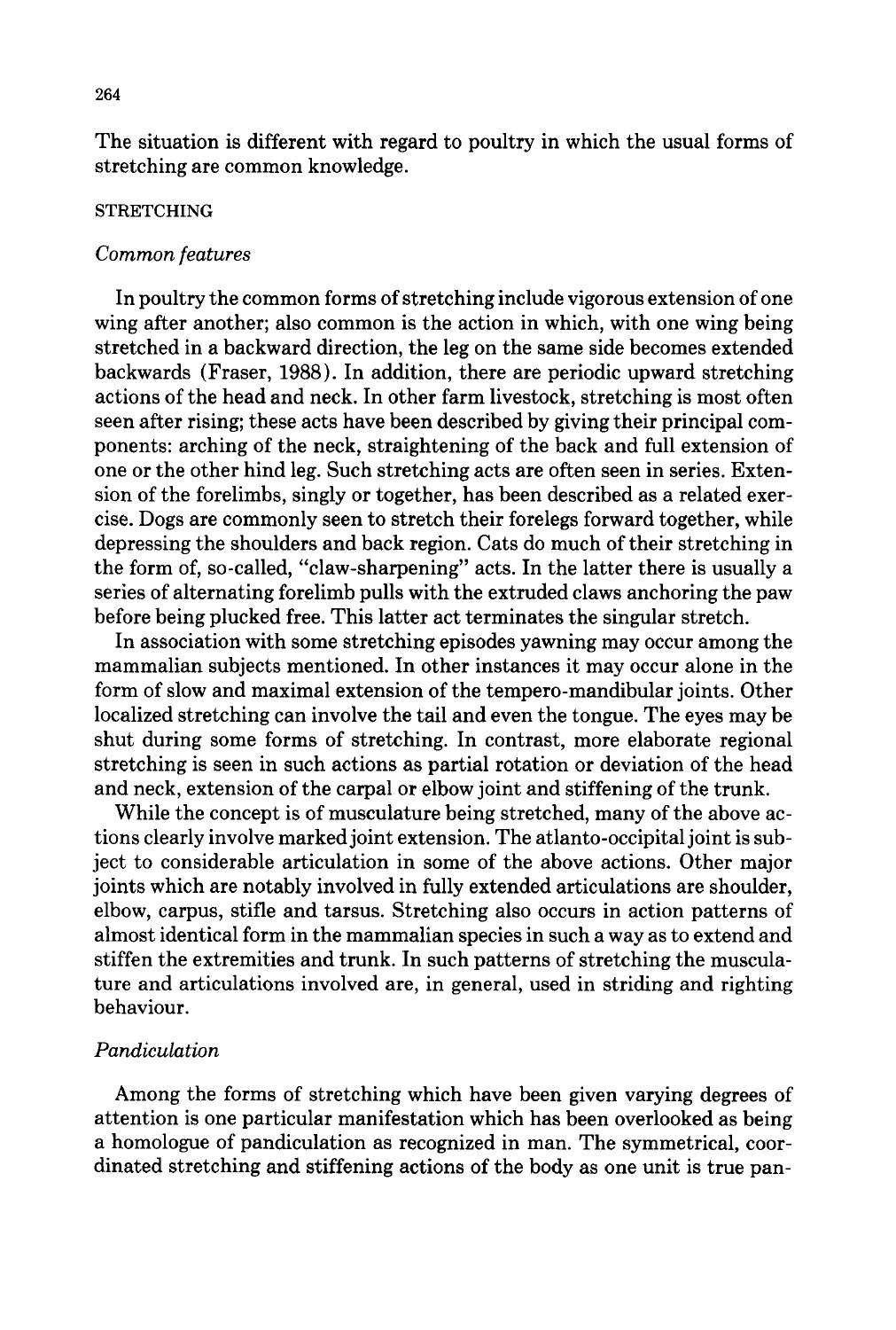diculation. This action typically occurs in man and animals alike, as an exertion which sweeps wavelike through the subject's main articular parts, extending them distally. In each pandiculation there is a chain of actions, notably of the head, neck and limbs which are coordinated in stretching; yawning is sometimes involved among these articular extensions. Pandiculation is, in fact, a very characteristic phenomenon with overall stretching as its core. Modern neuroethology has shed light on the physiological background.

The simple form of stretch reflex (myotatic reflex) is typically monosynaptic in nature. The overall reflex evidently involves consciousness and awareness, and permits degrees of voluntary control. Long latency of this overall sequence makes it analogous to polysynaptic "postmyotatic reflexes". Response to muscle stiffness - from myotatic reflex - is a postmyotatic response. The postmyotatic response can serve to restore the limb (and related musculature) to an original (homeostatic) state (Camhi, 1984). Thus the postmyotatic response is homeostatic in formation. This manifestation of homostatic kinesis therefore indicates its status in well-being. Its function is to decrease stiffness and with this there is a circumstantially evident satisfaction. Myotatic reflexes apparently serve to increase stiffness while the postmyotatic can serve to diminish stiffness. (Crago et al., 1976; Friesen and Stent, 1978; Delcomyn, 1980 ).

Pandiculation conforms to the concept of fixed action pattern in that it has a relatively fixed pattern of coordination which, while appearing stereotyped, has variability in orientation (McFarland, 1987). Being a feature of mammalian (including human ) behaviour the degree of plasticity is great and fits better under the concept of modal action pattern (Barlow, 1977; Getting, 1975). Awareness influences these acts (Griffin, 1981).

### OBSERVATIONS

### *A. Specialfeatures*

Pandiculation as a comparative phenomenon has a core of common characteristics from time to time, from subject to subject and among many species. These characteristics can be listed as follows:

1, extending the arms/forelimbs; 2, extending the legs/hindlimbs; 3, extending the head and neck upward or forward; 4, flexing the vertebral column by depressing it or arching it regionally; 5, stiffening the trunk; 6, yawning.

The above features in animal pandiculation have a high degree of constancy. Among them can be variations such as absence of yawning or exertion at only one pole of the body, i.e. anterior or posterior. Again animal pandiculation can have symmetry in simultaneous or alternating extension of limb pairs. Ob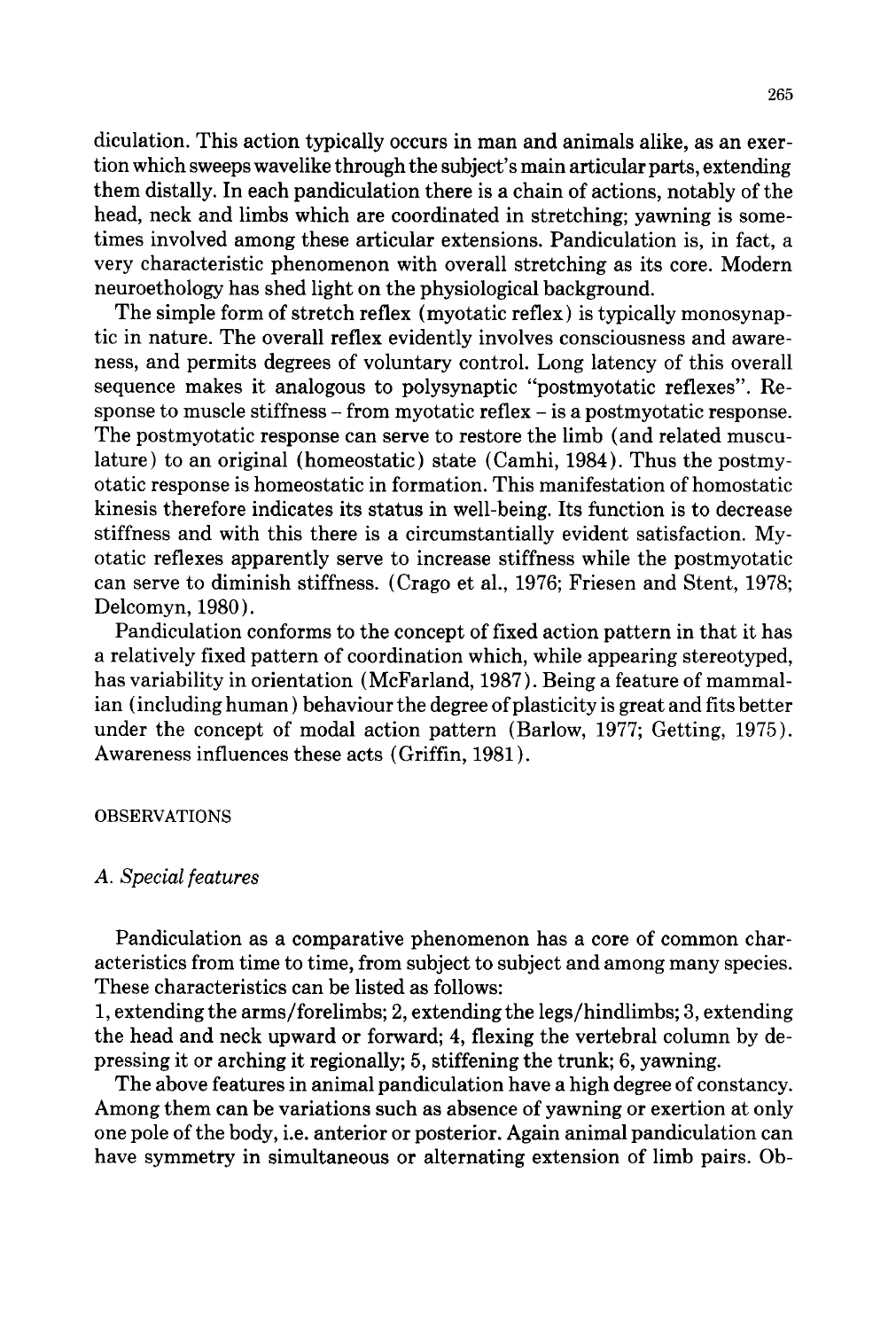viously, all four limbs cannot be easily fully extended simultaneously in the standing subject, although they are typically involved in simultaneous extension in pandiculation when the animal is lying in lateral recumbency. In this latter situation the tetanoid form of the phenomenon is most evident.

Other notable characteristics of pandiculation in animals include those given below:

- (a) Polarity. Although the action pattern is not directed in relation to the environment, it has direction in relation to its body-base. It can therefore be recognized as being variously outstretched, upraised, anterior or posterior.
- (b) Position. Pandiculation can occur in the two basic positions of upright stance or lateral recumbency.
- (c) Totality. The whole pattern of pandiculation may occur in a given manifestation, or recognizable portions of it may be produced. It can therefore be complete or partial.
- (d) Periodicity. Many occurrences of pandiculation are in peri-somnolent circumstances, e.g. when the animal is arousing from sleep or as sleep is being initiated. It often also occurs at the end of a period of flexed sternal recumbency. Occurrences are also common, notably in dogs, when there is a change from inactivity to exercise. Furthermore, pandiculations may recur as a series of events in close succession.

## *B. Clinical features*

- (i) Illness. Pandiculation is remarkably absent in all forms of general illness. Equally notable is its return to behaviour when the animal is progressing in convalescence and returning to a state of health.
- (ii) Diagnosis. It is of prognostic value in appraising a recovery to health. Equally it is of some diagnostic value in ascertaining a state of well-being in an animal which is otherwise clinically sound.
- (iii) Age. The complete forms of pandiculation appear to be shown with greater frequency in young animals than in older ones. In the latter, incomplete manifestations are more common.
- (iv) Confinement. Whereas it appears that release from confinement or change of locus often induces pandiculation, it is noted that the full pattern cannot be reproduced by the animal until it has sufficient space for the vigorous bodily extensions which are the main feature.
- (v) Comfort. Clinical subjectivity affirms that the phenomenon is associated with evident satisfaction. In the animal's bodily and behavioural conditions an element of comfort attainment can be assumed.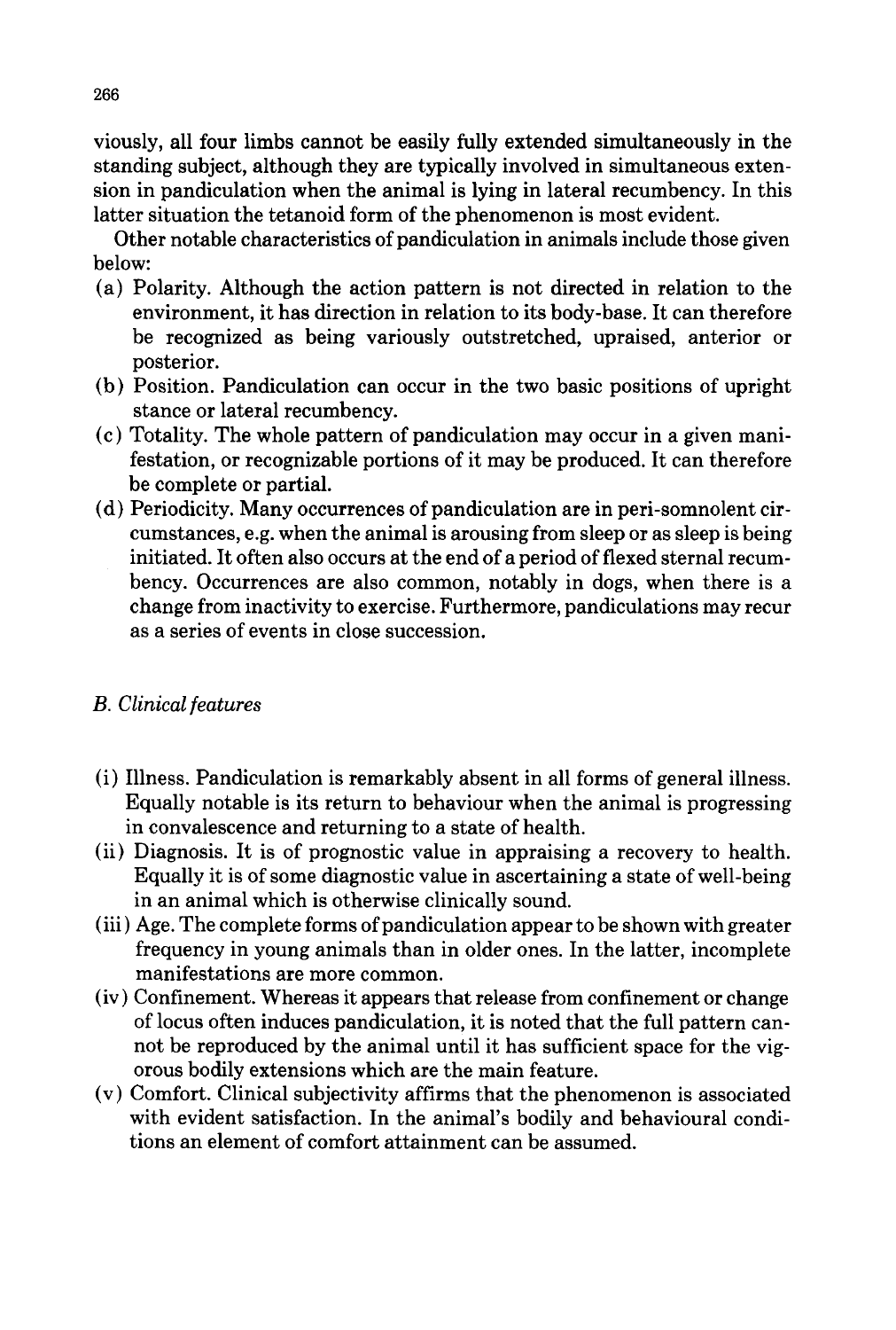### **DISCUSSION**

The stimulus to pandiculation can be assumed to be feedback from stiffness. The role of such feedback in behavioural action has been comprehensively considered by Miles and Evarts (1979). In addition, the phenomenon at times may be in response to a period of asymmetry in position. Zwislocki (1980) has reviewed the role of the cochleovestibular apparatus in relation to relevant circumstances which give grounds to a supposition that pandiculation has an antigravity force to it (Evans and Wilson, 1975; Kandel and Schwartz, 1981 ).

An interesting minor feature is eye closure in this activity. It may be that the eyes are closed for saccadic suppression, to allow the voluntary action to be performed without the opposing system of optomotor signals which could effectively immobilize the animal. Slow movement also overcomes any influence from optomotor feedback aimed at correcting the body's position when the centre of gravity changes or body angles are changed (Campbell, 1974).

That the phenomenon is homologous in its form and circumstances across so many species is a testimony to its deep evolutionary root. Further study on its comparative nature could be rewarding. The value in recognizing this behaviour as meaningful may now lie in the fact that it appears to be a sign of well-being. The latter is an acknowledged state which applied ethology is attempting to identify. Notice of this phenomenon may give progress in that direction.

The body-based character of pandiculation emphasizes the need for primary space for basic kinetic output and for general comfort. This is a point which has been made before (Fraser, 1982, 1988) but this matter gives further weight to this case which is fundamental to welfare.

### REFERENCES

- Barlow, G.W., 1977. Modal action patterns. In: T.A. Seboek (Editor), How Animals Communicate. Indiana University Press, Bloomington, IN, 77 pp.
- Camhi, J.M., 1984. Feedback in behavior and the nervous system. In: Neuroethology: Nerve Cells and the Natural Behavior of Animals. Sinhauer, Sunderland, MA, Chap., 10, pp. 355-358.
- Campbell, F.W., 1974. The transmission of spatial information through the visual system. In: The Neurosciences: Third Study Program. Massachusetts Institute of Technology Press, Cambridge, MA, 98 pp.
- Carson, K., 1985. Kinesis. In: A.F. Fraser (Editor), Ethology of Farm Animals. Elsevier, Amsterdam, Chap. 18, pp. 209-214.
- Crago, P.E., Houk, J.C. and Hasan, Z., 1976. Regulatory actions of human stretch reflex. J. Neurophysiology. 39: 925-935.
- Delcomyn, F., 1980. Neural basis of rhythmic behaviour, in animals. Science, 210: 492-498.

Evans, E.F. and Wilson, J.P., 1975. Cochlear timing properties. Science, 190: 1218-1221.

- Fraser, A.F., 1980. Kinetic behaviour In: Farm Animal Behaviour. 2nd edn., Baillere Tindall, London, Chap. 14, pp. 116-122.
- Fraser, A.F., 1982. Kinetic behaviour and some of its way. Appl. Anim. Ethol., 9: 107-110.
- Fraser, A.F., 1988. Behavioural needs in relation to livestock maintenance. Appl. Anim. Behav. Sci., 19: 368-376.